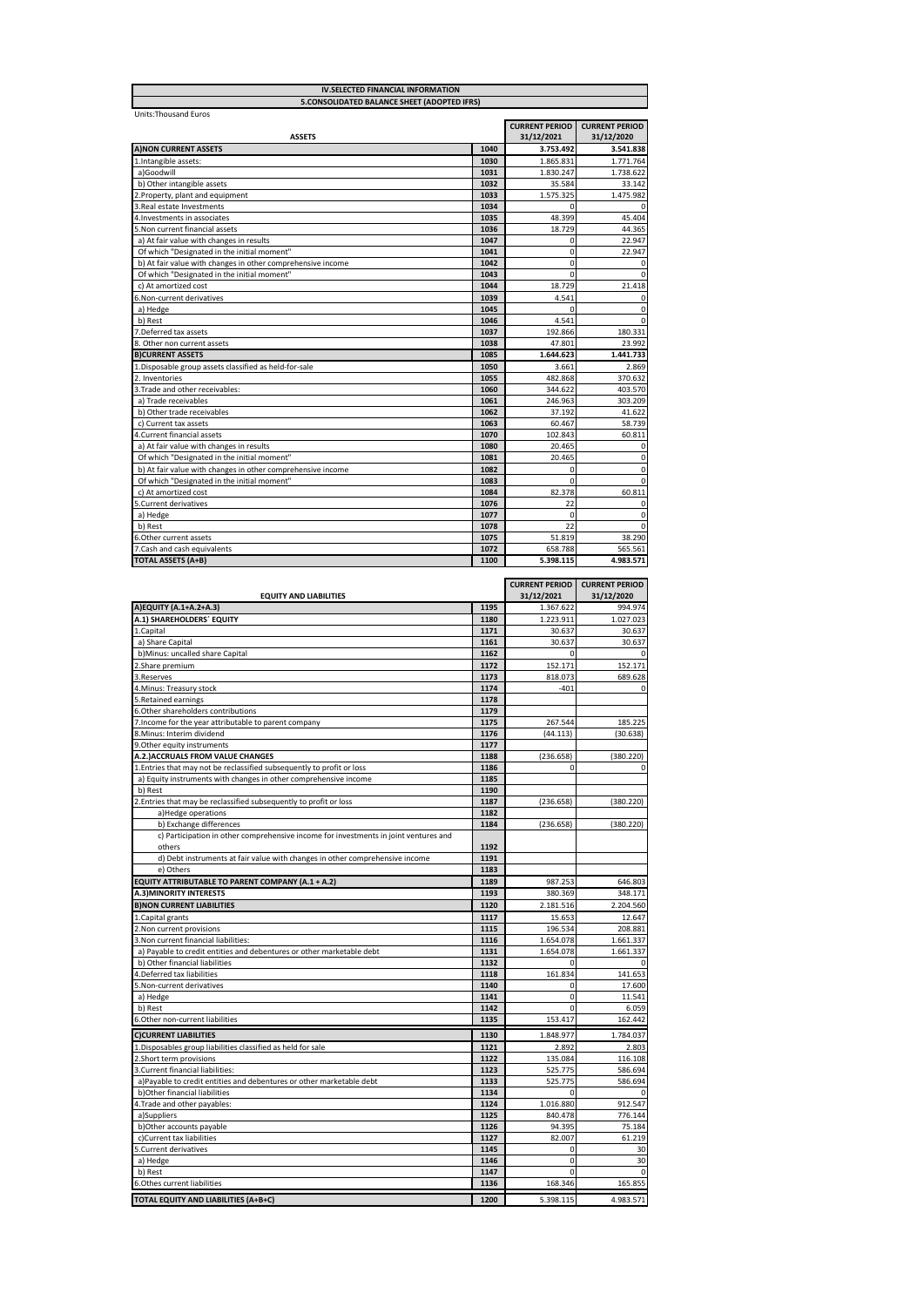| <b>6.CONSOLIDATED PROFIT AND LOSS STATEMENT (ADOPTED IFRS)</b> |                                                                                 |                   |                   |             |
|----------------------------------------------------------------|---------------------------------------------------------------------------------|-------------------|-------------------|-------------|
| <b>Units: Thousand Euro</b>                                    |                                                                                 |                   |                   |             |
|                                                                |                                                                                 | <b>YTD ACTUAL</b> | <b>YTD ACTUAL</b> |             |
|                                                                |                                                                                 | 31/12/2021        | 31/12/2020        |             |
|                                                                |                                                                                 |                   | Amount            | Amount      |
| $(+)$                                                          | Net revenue                                                                     | 1205              | 3.269.111         | 2.882.494   |
| (+/-)                                                          | Change in inventories of finished goods and work in progress                    | 1206              | 32.077            | (29.835)    |
| $^{(+)}$                                                       | Capitalized expenses of in-house work on fixed assets                           | 1207              |                   |             |
| $(-)$                                                          | Supplies                                                                        | 1208              | (2.021.796)       | (1.673.383) |
| $^{(+)}$                                                       | Other operating revenues                                                        | 1209              | 200.060           | 90.021      |
| $^{(+)}$                                                       | Employee benefit expenses                                                       | 1217              | (599.566)         | (561.193)   |
| $(\cdot)$                                                      | Other operating expenses                                                        | 1210              | (305.227)         | (276.870)   |
| $(-)$                                                          | Fixed assets amortisation and depreciation                                      | 1211              | (161.302)         | (147.637)   |
| $(+)$                                                          | Grants taken to profit and losses, and other                                    | 1212              |                   |             |
| (+/-)                                                          | Impairment of fixed assets                                                      | 1214              | (9.865)           | (177)       |
| (+/-)                                                          | Other results                                                                   | 1215              |                   |             |
| $\equiv$                                                       | <b>OPERATING PROFIT</b>                                                         | 1245              | 403.492           | 283.420     |
| $^{(+)}$                                                       | Financial Income                                                                | 1250              | 24.479            | 9.210       |
|                                                                | a) Interest income calculated according to the effective interest rate          |                   |                   |             |
|                                                                | method                                                                          | 1262              | 24.479            | 9.210       |
|                                                                | b) Rest                                                                         | 1263              |                   |             |
| $(-)$                                                          | <b>Financial Expenses</b>                                                       | 1251              | (53.169)          | (52.237)    |
| (+/-)                                                          | Fair value variation in financial instruments                                   | 1252              | (20)              | 2.260       |
|                                                                | Result from the reclassification of financial assets at amortized cost to       |                   |                   |             |
| $(+/-)$                                                        | financial assets at fair value                                                  | 1258              |                   |             |
|                                                                |                                                                                 |                   |                   |             |
|                                                                | Result from the reclassification of financial assets at fair value with         |                   |                   |             |
|                                                                | $(+/-)$ changes in other comprehensive income to financial assets at fair value | 1259              |                   |             |
|                                                                | (+/-) Exchange differences                                                      | 1254              | (1.462)           | 4.358       |
|                                                                | (+/-) Impairment and profit from financial assets disposal                      | 1255              |                   |             |
| (+/-)                                                          | Result from disposals of financial instruments                                  | 1257              |                   |             |
|                                                                | a) Financial instruments at amortized cost                                      | 1260              |                   |             |
|                                                                | b) Other financial instruments                                                  | 1261              |                   |             |
| $=$                                                            | <b>FINANCIAL RESULT</b>                                                         | 1256              | (30.172)          | (36.409)    |
| $(+/-)$                                                        | Profit from companies applying the equity method                                | 1253              | 6.971             | 5.755       |
| $\equiv$                                                       | <b>PROFIT BEFORE TAXES</b>                                                      | 1265              | 380.291           | 252.766     |
| $(+/-)$                                                        | Income tax                                                                      | 1270              | (88.242)          | (57.786)    |
| $=$                                                            | PROFIT FROM CONTINUOUS ACTIVITIES AFTER TAXES                                   | 1280              | 292.049           | 194.980     |
| $(+/-)$                                                        | Loss on discontinued activities after taxes                                     | 1285              | 1.426             | 266         |
| $\equiv$                                                       | <b>CONSOLIDATED PROFIT FOR THE YEAR</b>                                         | 1288              | 293.475           | 195.246     |
|                                                                | a) Profit attributable to parent company                                        | 1300              | 267.544           | 185.225     |
|                                                                | b)Profit attributable to non-controlling interests                              | 1289              | 25.931            | 10.021      |
|                                                                |                                                                                 |                   |                   |             |

**IV.SELECTED FINANCIAL INFORMATION** 

|              | <b>PROFIT PER SHARE</b> |      | Amount (X, XX euros) | Amount (X,XX euros) |
|--------------|-------------------------|------|----------------------|---------------------|
| <b>Basic</b> |                         | 1290 | 1,48                 | 1,48                |
| Diluted      |                         | 1295 | 1,48                 | 1,48                |
|              |                         |      |                      |                     |